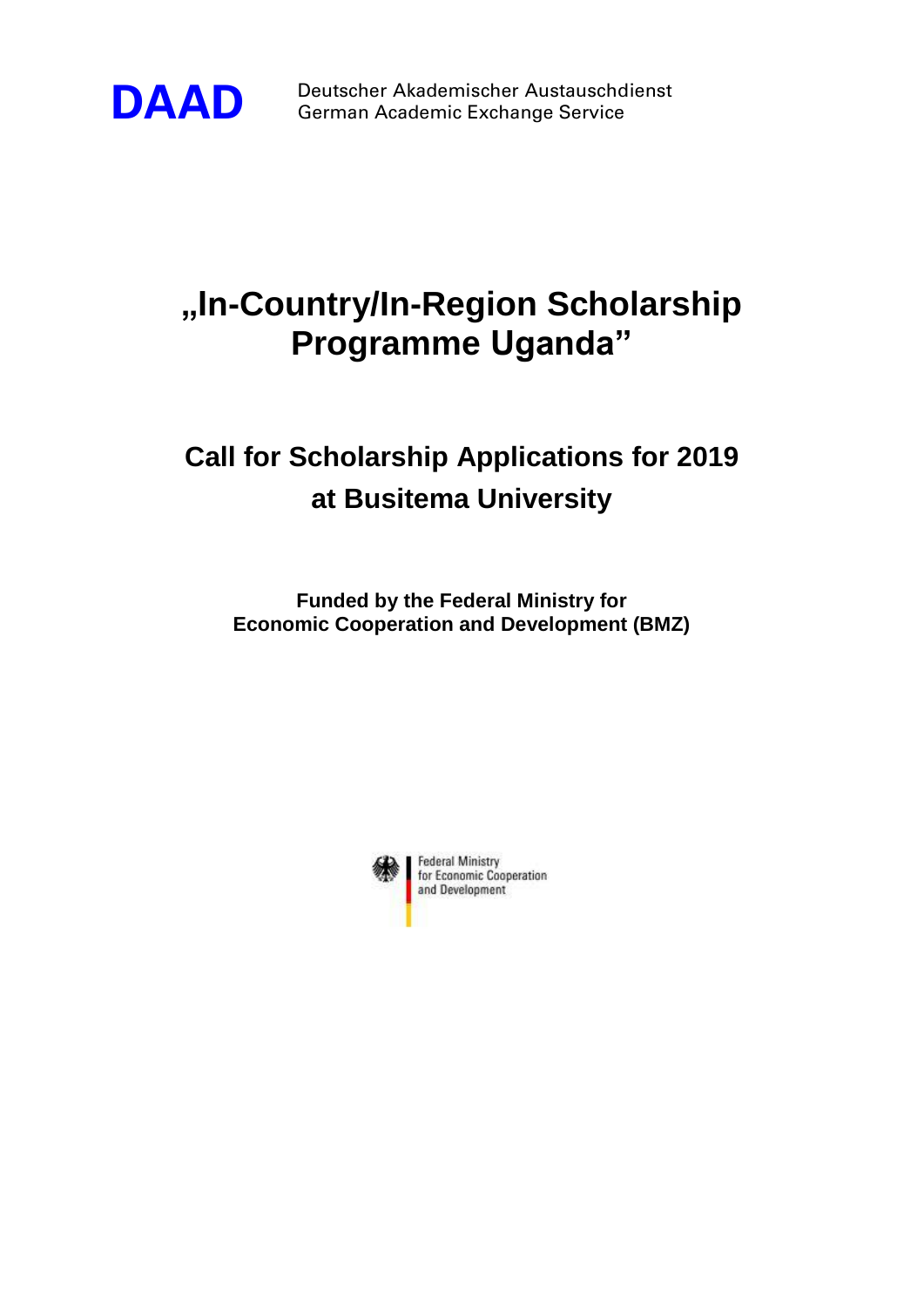

| Programme<br><b>Objectives</b>     | DAAD (German Academic Exchange Service), as a publicly funded, selfgoverning<br>organisation of the institutions of higher education in Germany, promotes<br>international academic exchange as well as educational co-operation with<br>developing countries through a variety of funding and scholarship programmes.                                                                                                                                                                                                                                                                                                                                                                                                                                               |
|------------------------------------|----------------------------------------------------------------------------------------------------------------------------------------------------------------------------------------------------------------------------------------------------------------------------------------------------------------------------------------------------------------------------------------------------------------------------------------------------------------------------------------------------------------------------------------------------------------------------------------------------------------------------------------------------------------------------------------------------------------------------------------------------------------------|
|                                    | As part of the "In-Country/In-Region Scholarship Programme" DAAD offers<br>scholarships for Master studies. The programme is funded by the German Federal<br>Ministry of Economic Cooperation and Development (BMZ) and aims at university<br>staff in the first line, without neglecting the public sector demand of academically<br>trained personnel.                                                                                                                                                                                                                                                                                                                                                                                                             |
|                                    | The target group for scholarships are graduates and postgraduates from Sub-<br>Sahara Africa with a first academic degree if applying for a Master's programme,<br>or with a Master's degree if applying for a doctoral programme who want to pursue<br>Master's or PhD courses in their home country (so called In-Country<br>scholarships) or in another Sub-Sahara African country (so called In-Region<br>scholarships).                                                                                                                                                                                                                                                                                                                                         |
|                                    | It has been agreed upon that DAAD cooperates with Busitema University by<br>offering up to 4 In-Country scholarships and up to 1 In-Region scholarship<br>for Master studies at Busitema University for the intake 2019.                                                                                                                                                                                                                                                                                                                                                                                                                                                                                                                                             |
|                                    | The awarding of scholarships will be subject to the provision of funds.                                                                                                                                                                                                                                                                                                                                                                                                                                                                                                                                                                                                                                                                                              |
| <b>Application</b><br>requirements | Applicants<br>have successfully completed generally a three-year university degree<br>٠<br>(Master candidates) or a two-year university degree (doctoral candidates)<br>with above average results (upper forth of class)<br>clearly show motivation and strong commitment<br>$\bullet$<br>have thorough knowledge of the language of instruction<br>$\bullet$<br>have completed their last university degree not more than 6 years ago at<br>٠<br>the time of application<br>must be nationals or permanent resident of a Sub-Sahara African country<br>$\bullet$<br>should generally be a) staff member of a public university, b) candidate<br>$\bullet$<br>considered for teaching or research staff recruitment, c) from the public<br>sector or d) DAFI-Alumni |
|                                    | Female applicants and candidates from less privileged regions or groups are<br>especially encouraged to participate in the programme.                                                                                                                                                                                                                                                                                                                                                                                                                                                                                                                                                                                                                                |
|                                    | Scholarships are initially granted for one year and can be extended to upon receipt<br>of an application for extension. Scholars must demonstrate satisfactory progress<br>before an extension is granted. All further information will be provided after<br>admission to the scholarship programme.                                                                                                                                                                                                                                                                                                                                                                                                                                                                 |
| <b>Eligible fields</b>             | The In-Country/In-Region Scholarship Programme supports studies in subject<br>areas with strong relevance to national development.                                                                                                                                                                                                                                                                                                                                                                                                                                                                                                                                                                                                                                   |
|                                    | The scholarships at Busitema University are available in the following fields:                                                                                                                                                                                                                                                                                                                                                                                                                                                                                                                                                                                                                                                                                       |
|                                    | <b>Master in Public Health</b>                                                                                                                                                                                                                                                                                                                                                                                                                                                                                                                                                                                                                                                                                                                                       |
| <b>Place of tenure</b>             | Busitema University, Uganda                                                                                                                                                                                                                                                                                                                                                                                                                                                                                                                                                                                                                                                                                                                                          |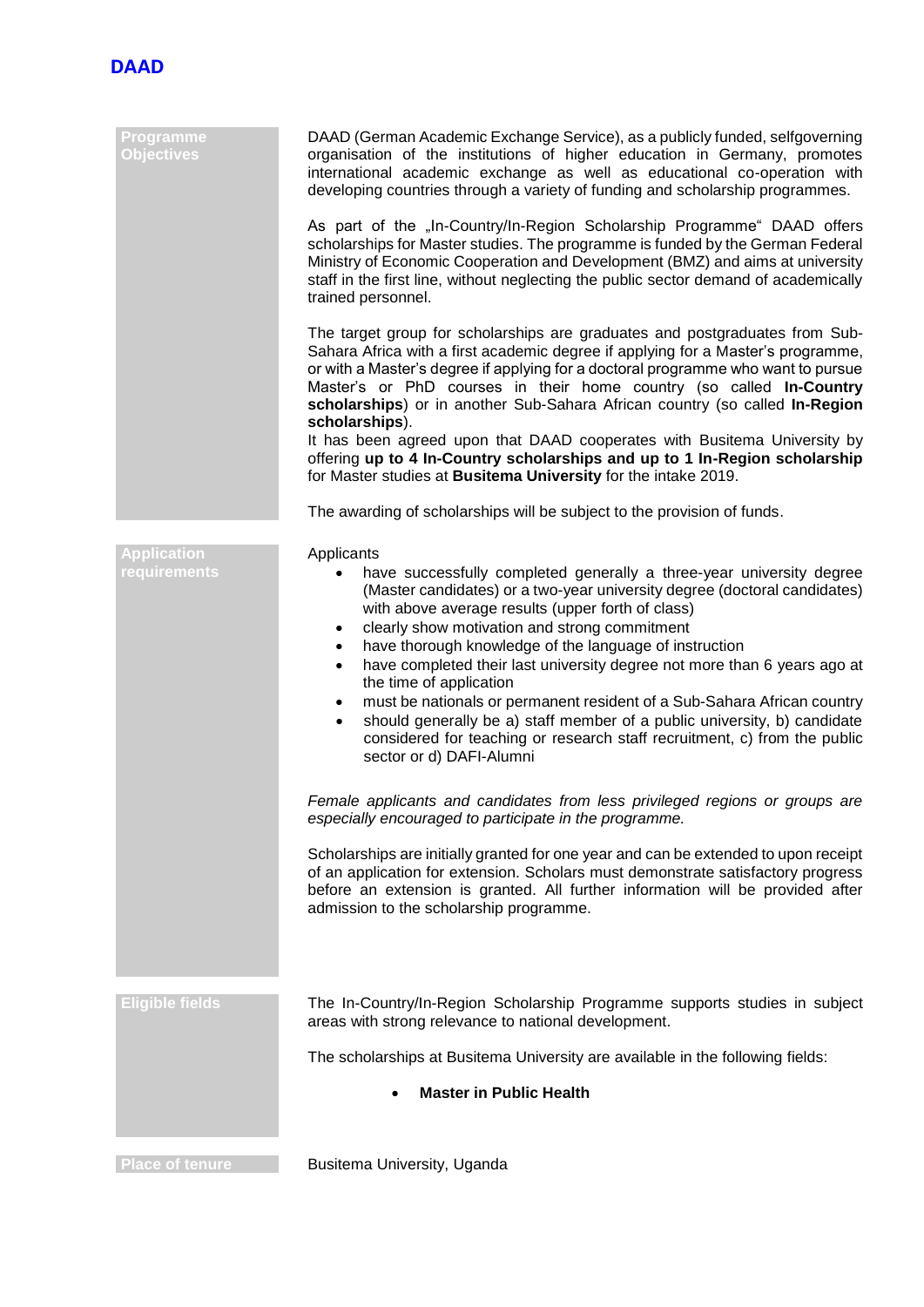

| <b>Duration and</b><br>Commencement                 | The duration<br>of the Master programme is generally two years                                                                                                                                                                                                                                                                                                                                                                                                                                                                                                                                                   |  |  |  |
|-----------------------------------------------------|------------------------------------------------------------------------------------------------------------------------------------------------------------------------------------------------------------------------------------------------------------------------------------------------------------------------------------------------------------------------------------------------------------------------------------------------------------------------------------------------------------------------------------------------------------------------------------------------------------------|--|--|--|
|                                                     | generally starting in September.                                                                                                                                                                                                                                                                                                                                                                                                                                                                                                                                                                                 |  |  |  |
| <b>Applicaion and</b><br><b>Selection Procedure</b> | The application process contains two steps.                                                                                                                                                                                                                                                                                                                                                                                                                                                                                                                                                                      |  |  |  |
|                                                     | First step:<br>Applicants must apply for their studies at Busitema University using the contacts<br>and the method that is prescribed by the institution. Busitema University has set<br>its own deadlines.                                                                                                                                                                                                                                                                                                                                                                                                      |  |  |  |
|                                                     | Busitema University will screen, pre-select (according to DAAD selection criteria)<br>and short-list the applicants. A detailed report consisting of the shortlisting<br>procedure, the entire list of applicants, the ranked shortlist and the shortlisting<br>panel members will also be availed to DAAD. The ranked shortlist will contain<br>preferably triple (at least double) the number of scholarships that have been<br>attributed to the institution.                                                                                                                                                 |  |  |  |
|                                                     | DAAD reserves the right of final selection.                                                                                                                                                                                                                                                                                                                                                                                                                                                                                                                                                                      |  |  |  |
|                                                     | Second step:<br>Pre-selected candidates are asked to log into the DAAD portal and register<br>themselves and submit an DAAD application.<br>1. Register online via the DAAD-Portal (if not already registered):<br>https://portal.daad.de<br>2. Apply online via the DAAD-Portal under the tab "Personal Funding"/<br>"Application"<br>Documents to be submitted:                                                                                                                                                                                                                                                |  |  |  |
|                                                     |                                                                                                                                                                                                                                                                                                                                                                                                                                                                                                                                                                                                                  |  |  |  |
|                                                     |                                                                                                                                                                                                                                                                                                                                                                                                                                                                                                                                                                                                                  |  |  |  |
|                                                     |                                                                                                                                                                                                                                                                                                                                                                                                                                                                                                                                                                                                                  |  |  |  |
|                                                     | DAAD application form duly filled (available in the DAAD-Portal)<br>Hand signed curriculum vitae (please use the european specimen<br>form at http://europass.cedefop. Europa.eu), including a list of<br>publications (if applicable).<br>Recommendation letter by university teachers (Master 1, PhD 2)<br>Letter of admission for the host university / institution / network<br>Certified copies of university degree certificates including transcripts<br>Letter of motivation (if applicable: mentioning the planned research<br>٠<br>stay in Germany, see "Additional benefits")<br>Copy of the passport |  |  |  |
|                                                     | Closing date for the submission of DAAD scholarship applications is                                                                                                                                                                                                                                                                                                                                                                                                                                                                                                                                              |  |  |  |

**31.03.2019**